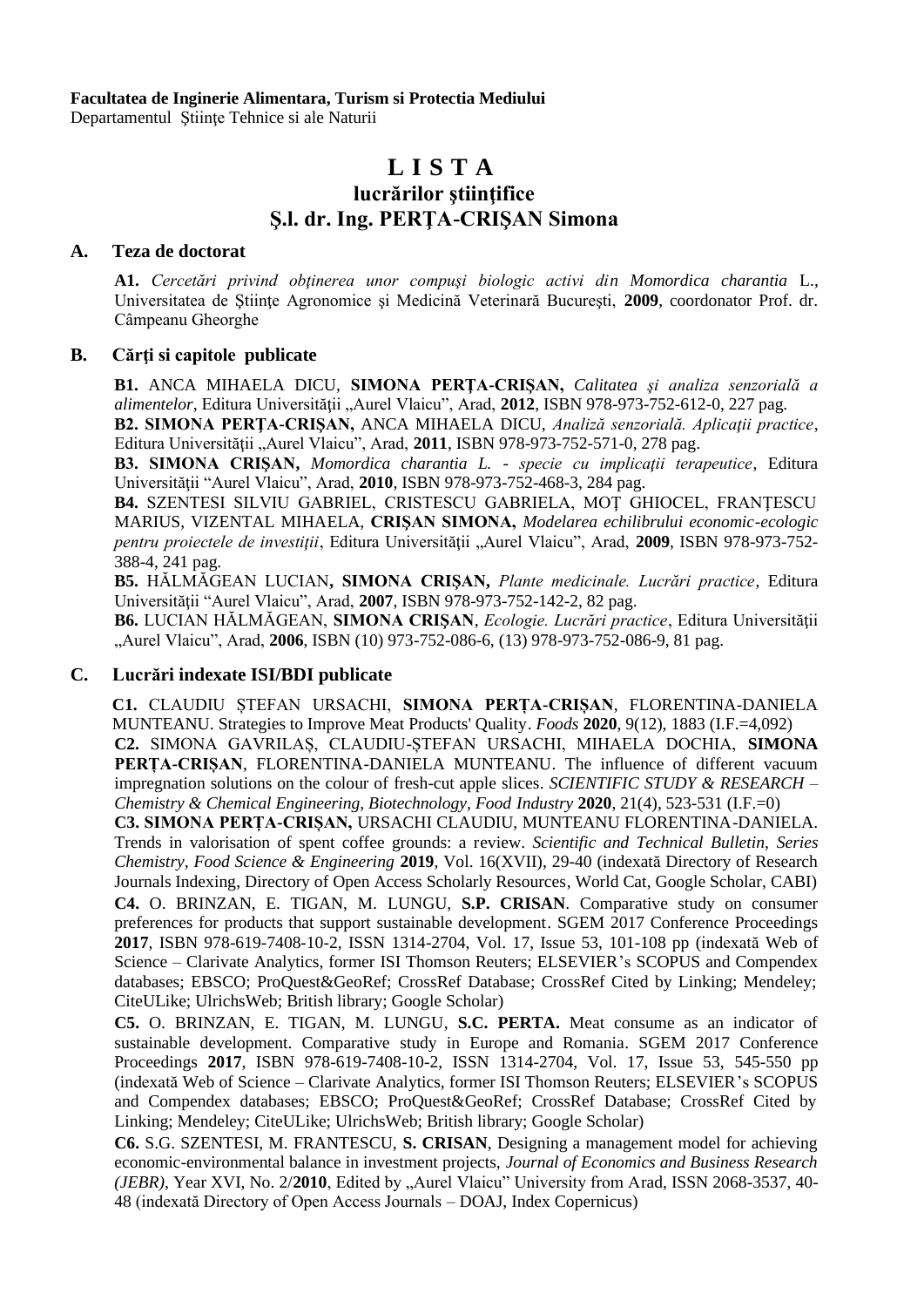**C7. CRIŞAN SIMONA**, GH. CÂMPEANU, L. HĂLMĂGEAN, Study of *Momordica charantia L.*  species grown on the specific conditions of Romania's western part, *Proceedings of the 44th Croatian and 4th International Symposium on Agriculture*, 16th – 20th February 2009, Opatija, Croatia, **2009**, ISBN 978-953-6331-67-3, 425 – 428 (indexată [Centre for Agriculture and Biosciences International -](http://www.cabi.org/default.aspx?page=1016&site=170&pid=125&xslttab=2&newtitlesonly=0&search=cluj) [CABI\)](http://www.cabi.org/default.aspx?page=1016&site=170&pid=125&xslttab=2&newtitlesonly=0&search=cluj)

**C8. CRIŞAN SIMONA**, L. HĂLMĂGEAN, GH. CÂMPEANU, N. ATANASIU, R. IANCHICI, Researches regarding elaboration of a technology for *Momordica charantia L.* crops establishment in the field in western part of Romania, *Bulletin of University of Agricultural Sciences and Veterinary Medicine Cluj-Napoca, Horticulture*, vol. 66 (1)/**2009**, print ISSN 1843-5254, electronic ISSN 1843- 5394, 409-414 (indexată [ISI Thomson Reuters Master Journal List,](http://scientific.thomsonreuters.com/cgi-bin/jrnlst/jlresults.cgi?PC=MASTER&Full=BULLETIN%20OF%20UNIVERSITY%20OF%20AGRICULTURAL%20SCIENCES%20AND%20VETERINARY%20MEDICINE%20CLUJ-NAPOCA%20HORTICULTURE) [Centre for Agriculture and](http://www.cabi.org/default.aspx?page=1016&site=170&pid=125&xslttab=2&newtitlesonly=0&search=cluj)  Biosciences International - [CABI, Russian Scientific and Technical Information Institute -](http://www.cabi.org/default.aspx?page=1016&site=170&pid=125&xslttab=2&newtitlesonly=0&search=cluj) VINITI, [Asian Science Citation Index -](http://scialert.net/asci/publisher.php?searchby=journalname&selectedvalue=Bulletin+of+UASVM+Horticulture+&journalsearch=Search) ASCI, [Index Copernicus,](http://journals.indexcopernicus.com/karta.php?action=masterlist&id=3690) [Elton B Stephens COmpany -](http://www.ebscohost.com/) EBSCO)

**C9.** R. IANCHICI, SEGAL RODICA, **CRIŞAN SIMONA**, ZDREMŢAN MONICA, The Identification of main proteins fractions from pea protein isolates, *Bulletin of University of Agricultural Sciences and Veterinary Medicine Cluj-Napoca, Agriculture*, vol. 66 (2)/**2009**, print ISSN 1843-5246, electronic ISSN 1843-5386, 321-326 (indexată [ISI Thomson Reuters Master Journal List,](http://scientific.thomsonreuters.com/cgi-bin/jrnlst/jlresults.cgi?PC=MASTER&Full=BULLETIN%20OF%20UNIVERSITY%20OF%20AGRICULTURAL%20SCIENCES%20AND%20VETERINARY%20MEDICINE%20CLUJ-NAPOCA%20HORTICULTURE) [Centre for Agriculture and Biosciences International -](http://www.cabi.org/default.aspx?page=1016&site=170&pid=125&xslttab=2&newtitlesonly=0&search=cluj) CABI, [Russian Scientific and Technical](http://www.cabi.org/default.aspx?page=1016&site=170&pid=125&xslttab=2&newtitlesonly=0&search=cluj)  [Information Institute -](http://www.cabi.org/default.aspx?page=1016&site=170&pid=125&xslttab=2&newtitlesonly=0&search=cluj) VINITI, [Asian Science Citation Index -](http://scialert.net/asci/publisher.php?searchby=journalname&selectedvalue=Bulletin+of+UASVM+Horticulture+&journalsearch=Search) ASCI, [Index Copernicus,](http://journals.indexcopernicus.com/karta.php?action=masterlist&id=3690) [Elton B](http://www.ebscohost.com/)  [Stephens COmpany -](http://www.ebscohost.com/) EBSCO)

**C10. CRIŞAN SIMONA**, GH. CÂMPEANU, L. HĂLMĂGEAN, Researches regarding fertilization's influence on the yield of unripe fruits for *Momordica charantia L.* species, on different soil types in Arad agroecological area, *Bulletin of University of Agricultural Sciences and Veterinary Medicine Cluj-Napoca, Horticulture*, vol. 65 (1)/**2008**, print ISSN 1843-5254, electronic ISSN 1843- 5394, 368-373 (indexată [ISI Thomson Reuters Master Journal List,](http://scientific.thomsonreuters.com/cgi-bin/jrnlst/jlresults.cgi?PC=MASTER&Full=BULLETIN%20OF%20UNIVERSITY%20OF%20AGRICULTURAL%20SCIENCES%20AND%20VETERINARY%20MEDICINE%20CLUJ-NAPOCA%20HORTICULTURE) Centre [for Agriculture and](http://www.cabi.org/default.aspx?page=1016&site=170&pid=125&xslttab=2&newtitlesonly=0&search=cluj)  Biosciences International - [CABI, Russian Scientific and Technical Information Institute -](http://www.cabi.org/default.aspx?page=1016&site=170&pid=125&xslttab=2&newtitlesonly=0&search=cluj) VINITI, [Asian Science Citation Index -](http://scialert.net/asci/publisher.php?searchby=journalname&selectedvalue=Bulletin+of+UASVM+Horticulture+&journalsearch=Search) ASCI, [Index Copernicus,](http://journals.indexcopernicus.com/karta.php?action=masterlist&id=3690) [Elton B Stephens COmpany -](http://www.ebscohost.com/) EBSCO)

**C11. CRIŞAN SIMONA**, GH. CÂMPEANU, L. HĂLMĂGEAN, The influence of climatical factors and fertilization level on morpho-physiological characters of *Momordica charantia L.* species, *Bulletin of University of Agricultural Sciences and Veterinary Medicine Cluj-Napoca, Horticulture*, vol. 65 (1)/**2008**, print ISSN 1843-5254, electronic ISSN 1843-5394, 474 (indexată [ISI Thomson Reuters](http://scientific.thomsonreuters.com/cgi-bin/jrnlst/jlresults.cgi?PC=MASTER&Full=BULLETIN%20OF%20UNIVERSITY%20OF%20AGRICULTURAL%20SCIENCES%20AND%20VETERINARY%20MEDICINE%20CLUJ-NAPOCA%20HORTICULTURE)  [Master Journal List,](http://scientific.thomsonreuters.com/cgi-bin/jrnlst/jlresults.cgi?PC=MASTER&Full=BULLETIN%20OF%20UNIVERSITY%20OF%20AGRICULTURAL%20SCIENCES%20AND%20VETERINARY%20MEDICINE%20CLUJ-NAPOCA%20HORTICULTURE) [Centre for Agriculture and Biosciences International -](http://www.cabi.org/default.aspx?page=1016&site=170&pid=125&xslttab=2&newtitlesonly=0&search=cluj) CABI, [Russian Scientific](http://www.cabi.org/default.aspx?page=1016&site=170&pid=125&xslttab=2&newtitlesonly=0&search=cluj)  [and Technical Information Institute -](http://www.cabi.org/default.aspx?page=1016&site=170&pid=125&xslttab=2&newtitlesonly=0&search=cluj) VINITI, [Asian Science Citation Index -](http://scialert.net/asci/publisher.php?searchby=journalname&selectedvalue=Bulletin+of+UASVM+Horticulture+&journalsearch=Search) ASCI, [Index Copernicus,](http://journals.indexcopernicus.com/karta.php?action=masterlist&id=3690) [Elton B Stephens COmpany -](http://www.ebscohost.com/) EBSCO)

**C12. CRIŞAN SIMONA,** L. HĂLMĂGEAN, Technological solutions with impact on the yield of *Momordica charantia* L. fruits (Cucurbitaceae) in Arad agro-ecological area, *Bulletin of University of Agricultural Sciences and Veterinary Medicine Cluj-Napoca, Horticulture*, vol. 64 (1-2)/**2007**, print ISSN 1843-5254, electronic ISSN 1843-5394, 93-98 (indexată [ISI Thomson Reuters Master Journal](http://scientific.thomsonreuters.com/cgi-bin/jrnlst/jlresults.cgi?PC=MASTER&Full=BULLETIN%20OF%20UNIVERSITY%20OF%20AGRICULTURAL%20SCIENCES%20AND%20VETERINARY%20MEDICINE%20CLUJ-NAPOCA%20HORTICULTURE)  [List,](http://scientific.thomsonreuters.com/cgi-bin/jrnlst/jlresults.cgi?PC=MASTER&Full=BULLETIN%20OF%20UNIVERSITY%20OF%20AGRICULTURAL%20SCIENCES%20AND%20VETERINARY%20MEDICINE%20CLUJ-NAPOCA%20HORTICULTURE) [Centre for Agriculture and Biosciences International -](http://www.cabi.org/default.aspx?page=1016&site=170&pid=125&xslttab=2&newtitlesonly=0&search=cluj) CABI, [Russian Scientific and Technical](http://www.cabi.org/default.aspx?page=1016&site=170&pid=125&xslttab=2&newtitlesonly=0&search=cluj)  [Information Institute -](http://www.cabi.org/default.aspx?page=1016&site=170&pid=125&xslttab=2&newtitlesonly=0&search=cluj) VINITI, [Asian Science Citation Index -](http://scialert.net/asci/publisher.php?searchby=journalname&selectedvalue=Bulletin+of+UASVM+Horticulture+&journalsearch=Search) ASCI, [Index Copernicus,](http://journals.indexcopernicus.com/karta.php?action=masterlist&id=3690) [Elton B](http://www.ebscohost.com/)  [Stephens COmpany -](http://www.ebscohost.com/) EBSCO)

**C13. CRIŞAN SIMONA**, L. HĂLMĂGEAN, The use of atmospheric nitrogen biologically fixed as an alternative for nitrogen chemical fertilizers in vegetables ecological cultivation, *Bulletin of University of Agricultural Sciences and Veterinary Medicine Cluj-Napoca, Horticulture,* vol. 64 (1- 2)/**2007**, print ISSN 1843-5254, electronic ISSN 1843-5394, 726 (indexată [ISI Thomson Reuters](http://scientific.thomsonreuters.com/cgi-bin/jrnlst/jlresults.cgi?PC=MASTER&Full=BULLETIN%20OF%20UNIVERSITY%20OF%20AGRICULTURAL%20SCIENCES%20AND%20VETERINARY%20MEDICINE%20CLUJ-NAPOCA%20HORTICULTURE)  [Master Journal List,](http://scientific.thomsonreuters.com/cgi-bin/jrnlst/jlresults.cgi?PC=MASTER&Full=BULLETIN%20OF%20UNIVERSITY%20OF%20AGRICULTURAL%20SCIENCES%20AND%20VETERINARY%20MEDICINE%20CLUJ-NAPOCA%20HORTICULTURE) [Centre for Agriculture and Biosciences International -](http://www.cabi.org/default.aspx?page=1016&site=170&pid=125&xslttab=2&newtitlesonly=0&search=cluj) CABI, [Russian Scientific](http://www.cabi.org/default.aspx?page=1016&site=170&pid=125&xslttab=2&newtitlesonly=0&search=cluj)  [and Technical Information Institute -](http://www.cabi.org/default.aspx?page=1016&site=170&pid=125&xslttab=2&newtitlesonly=0&search=cluj) VINITI, [Asian Science Citation Index -](http://scialert.net/asci/publisher.php?searchby=journalname&selectedvalue=Bulletin+of+UASVM+Horticulture+&journalsearch=Search) ASCI, [Index Copernicus,](http://journals.indexcopernicus.com/karta.php?action=masterlist&id=3690) [Elton B Stephens COmpany -](http://www.ebscohost.com/) EBSCO)

**C14.** L. HĂLMĂGEAN, **SIMONA CRIŞAN**, Microelements' role on symbiosis process at *Pisum sativum L*. in Arad agroecological area, *Analele Universităţii din Craiova*, vol. XII (XLVIII), **2007**, ISSN 1435-1275, pag. 105-108 (indexată [Index Copernicus](http://journals.indexcopernicus.com/karta.php?action=masterlist&id=3690) Journal din 2009)

**C15.** L. HĂLMĂGEAN, **SIMONA CRIŞAN**, Influence of nitrogen fertilization level on the efficiency of bacterial treatment at *Pisum sativum L.*, *Analele Universităţii din Craiova*, vol. XII (XLVIII), **2007**, ISSN 1435-1275, 109-112 (indexată [Index Copernicus](http://journals.indexcopernicus.com/karta.php?action=masterlist&id=3690) Journal din 2009)

**C16.** HALMAGEAN L., **CRISAN SIMONA,** The bacterial infectious biochimism's disorder produced by the depressive effect of nitrogen over the vegetables; *Analele Universității din Craiova*, vol. XI (XLVII), **2006**; ISSN 1435-1275, 175-178 (indexată [Index Copernicus](http://journals.indexcopernicus.com/karta.php?action=masterlist&id=3690) Journal din 2009)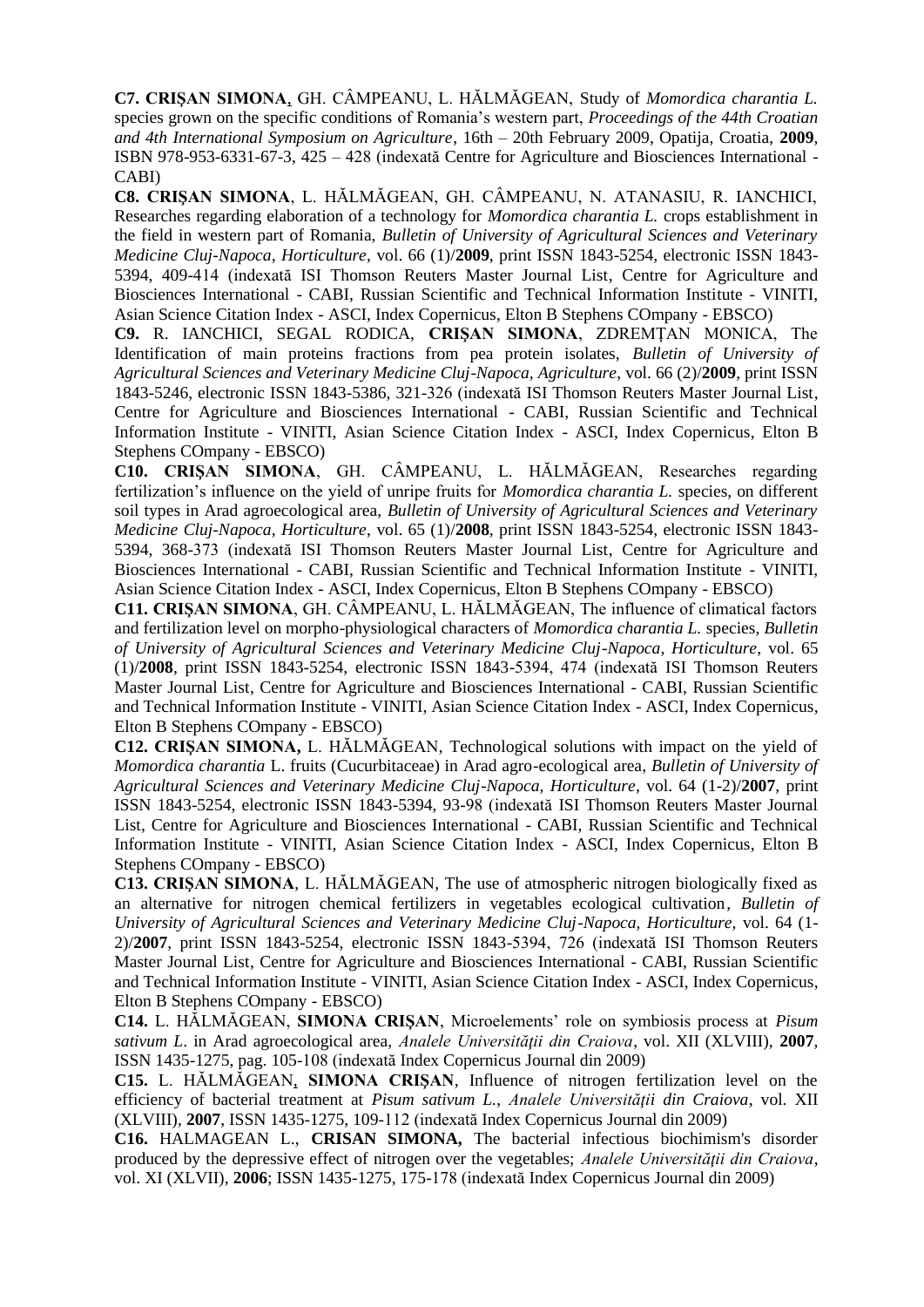**C17. CRISAN SIMONA**, HALMAGEAN L., The influence of the biofertilisers' and nitrogen fertilisers' way of administration on the symbiosis and morpho-physiological processes at *Pisum sativum L.*; *Analele Universităţii din Craiova*, vol. XI (XLVII), **2006**; ISSN 1435-1275, 183-186 (indexată [Index Copernicus](http://journals.indexcopernicus.com/karta.php?action=masterlist&id=3690) Journal din 2009)

**C18. CRISAN SIMONA**, HALMAGEAN L., Biofertilisers – an important source of nitrogen for the ecological agriculture; *Analele Universităţii din Craiova*, vol. XI (XLVII), **2006**; ISSN 1435-1275; 179-182 (indexată [Index Copernicus](http://journals.indexcopernicus.com/karta.php?action=masterlist&id=3690) Journal din 2009)

**C19.** HALMAGEAN L., **CRISAN SIMONA**, The influence of dissemination scheme and densities on the dry inflorescences production at *Calendula officinalis L.* in the agro-ecological area of Arad; *Analele Universităţii din Craiova*, vol. XI (XLVII), **2006**; ISSN 1435-1275, 171-174 (indexată [Index](http://journals.indexcopernicus.com/karta.php?action=masterlist&id=3690)  [Copernicus](http://journals.indexcopernicus.com/karta.php?action=masterlist&id=3690) Journal din 2009)

**C20.** CLAUDIA MUREŞAN, V. CIUTINA, I. CALINOVICI, **SIMONA CRIŞAN**, The evolution of colour intensity at superiors red wines from burgund variety obtained in minis and Murfatlar vineyards; *Analele Universităţii din Craiova*, vol. XI (XLVII), **2006**; ISSN 1435-1275, 163-166 (indexată [Index Copernicus](http://journals.indexcopernicus.com/karta.php?action=masterlist&id=3690) Journal din 2009)

**C21.** HALMAGEAN L., **CRISAN SIMONA**, CHIS S.; The management of integrated control of weeds from medicinal herbs crops in the agro-ecological area of Arad; *Cercetări Ştiinţifice – Horticultură, seria a X-a*, *Universitatea de Ştiinţe Agricole şi Medicină Veterinară a Banatului Timişoara,* **2006**; ISSN 2066-1797, 302-305 (din 2009 - *Journal of Horticulture, Forestry and Biotechnology* - indexată [Index Copernicus,](http://journals.indexcopernicus.com/karta.php?action=masterlist&id=3690) CABI – [Publishing Website Serials Cited Submission](http://www.cabi.org/default.aspx?page=1016&site=170&pid=38&xslttab=2&newtitlesonly=0&letter=J))

### **D. Lucrări publicate in reviste şi volume de conferinţe cu referenţi (neindexate)**

#### **Articole publicate in periodice recunoscute de CNCSIS**

**D1.** CIUTINA VIRGIL, **PERŢA-CRIŞAN SIMONA**, GABRUŞ IULIU RADU, ŞTEŢCO VOICHIŢA, New Methods for Monitoring Accidental Pollution of SurfaceWaters from Mures River Basin – Arad, *Scientific and Technical Bulletin of "Aurel Vlaicu" University of Arad, Series Chemistry, Food Science & Engineering*, Year XV, Vol. 14, **2010**, ISSN 1582-1021, 64-69

**D2.** POPA ANCA, MUREŞAN CLAUDIA, **CRIŞAN SIMONA**, FAUR VIRGINIA, Total antioxidant activity determination of some compounds from "Favidiab" tea; *Scientific and Technical Bulletin*, *Series Chemistry, Food Science and Engineering*, Year XII, vol. 11, "Aurel Vlaicu" University of Arad, Food Engineering, Tourism and Environmental Protection Faculty, Chemical and Technological Research Center, **2006**, Arad; ISSN 1582-1021, 19-22

#### **Articole publicate în volumele unor simpozioane internaționale**

**D3. SIMONA PERȚA-CRIȘAN**, IONEL POPESCU-MITROI, DANA GINA RADU, Monitoring acetic fermentation under laboratory conditions, *Proceedings of the XXth Symposium "Young People and Multidisciplinary Research"*, Timișoara, Romania, **2018**, ISSN 1843-6609, 122-126

**D4. SIMONA PERŢA-CRIŞAN**, RAUL IANCHICI, Processing methods for the juice of bitter melon fruits, *Journal on Processing and Energy in Agriculture*, Vol. 15(3), Second International Conference Sustainable Postharvest and Food Technologies INOPTEP, Serbia, **2011,** ISSN 1821-4487, 149-152

**D5.** RAUL IANCHICI, **SIMONA PERŢA-CRIŞAN**, RODICA SEGAL, The influence of method of extraction and drying of pea proteins on their solubility, *Journal on Processing and Energy in Agriculture*, Vol. 15(2), Second International Conference Sustainable Postharvest and Food Technologies INOPTEP, Serbia, **2011,** ISSN 1821-4487, 87-89

**D6. SIMONA CRIŞAN,** LUCIAN HĂLMĂGEAN, RAUL IANCHICI, Fertilization influence on productive performances of field-cultivated bitter gourd in western part of Romania, *45th Croatian and 5th International Symposium on Agriculture*, Opatija, Croatia, **2010**, ISBN 978-953-6331-79-6, 549-552 **D7.** RAUL IANCHICI**,** RODICA SEGAL, **SIMONA CRIŞAN**, MONICA ZDREMŢAN, Influence of working methods in the extraction, separation and drying of pea proteins on protein fractions, *45th Croatian and 5th International Symposium on Agriculture*, Opatija, Croatia, **2010**, ISBN 978 – 953 –  $6331 - 79 - 6, 733 - 736$ 

**D8. SIMONA CRIŞAN**, GHEORGHE CÂMPEANU, LUCIAN HĂLMĂGEAN, RAUL IANCHICI, Identification of some hypoglycemic protean fractions in cellular juice of *Momordica charantia L*. fruits, *Journal on Processing and Energy in Agriculture*, Vol. 13(1), First International Conference Sustainable Postharvest and Food Technologies INOPTEP, Serbia, **2009,** ISSN 1450-5029, 78-80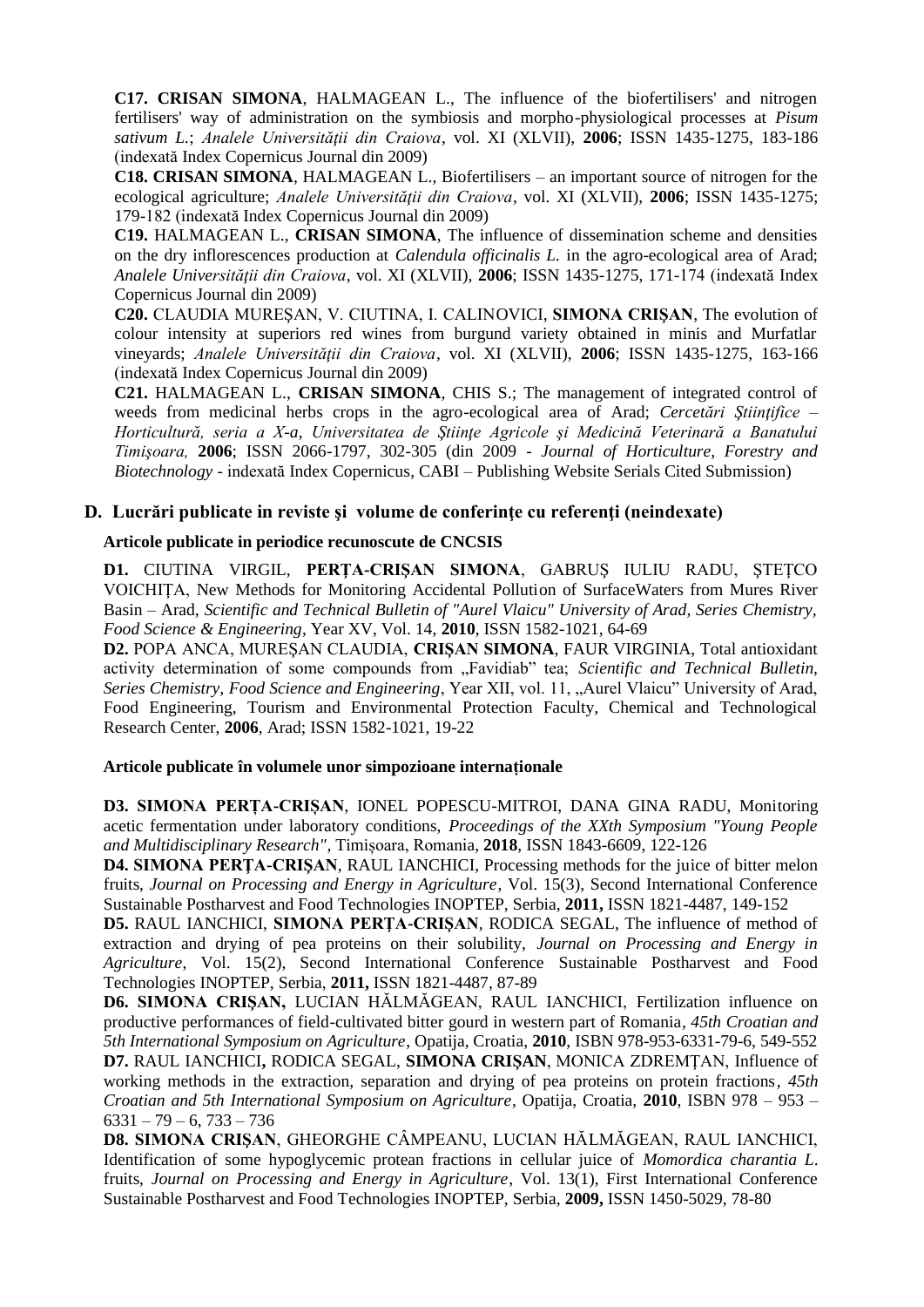**D9.** IANCHICI RAUL, SEGAL RODICA, **CRIŞAN SIMONA**, ZDREMŢAN MONICA, Study regarding the influence of ultrasound assisted extraction on the pea protein structure*, Journal on Processing and Energy in Agriculture*, Vol. 13(2), First International Conference Sustainable Postharvest and Food Technologies INOPTEP, Serbia, **2009,** ISSN 1450-5029, 143-145

**D10. CRIŞAN SIMONA**, HĂLMĂGEAN L., BOCIORT DALIA, Possibilities of elimination the arsenic from underground waters in the western part of Romania, *Proceedings of the First Conference with International Participation "Modern Technologies and Biotechnologies for Environmental Protection"*, June 5-7, Sibiu, Romania, **2008,** ISBN 978-973-739-6157-0, 8-11

**D11.** HĂLMĂGEAN L., **CRIŞAN SIMONA**, Bio-fertilizers – nitrogen source in ecological vegetable gardening, *Proceedings of the First Conference with International Participation "Modern Technologies and Biotechnologies for Environmental Protection"*, June 5-7, Sibiu, Romania, **2008,** ISBN 978-973- 739-6157-0, 29-32

**D12. CRIŞAN SIMONA**, HĂLMĂGEAN L., Integrated management of weeds control from medicinal plants crops in Arad agro-ecological area, *Proceeding of the International Conference "Agricultural and Food Science, Processes and Technologies"*, April 26-28, Sibiu, Romania, **2007**, ISBN 1843-0694, 115-118

**D13.** HĂLMĂGEAN L., **CRIŞAN SIMONA,** The influence of nitrogen fertilizers on symbiosis and morpho-physiological processes at vegetables, *Proceeding of the International Conference "Agricultural and Food Science, Processes and Technologies"*, April 26-28, Sibiu, Romania, **2007**, ISBN 1843-0694, 189-192

**D14.** HĂLMĂGEAN L., **CRIŞAN SIMONA,** Alternative solutions for substitution of nitrogen chemical fertilizers in vegetables ecological cultivation, *Proceeding of the International Conference "Agricultural and Food Science, Processes and Technologies"*, April 26-28, Sibiu, Romania, **2007**, ISBN 1843-0694, 185-188

**D15. CRISAN SIMONA, HALMAGEAN L., Influence of seeding scheme and density on ligulate** flowers production and dry inflorescences of Tagetes patula L. And Calendula officinalis L. In the agroecological area of Arad, *42nd Croatian and 2nd International Symposium on Agriculture*, 13 – 16 February 2007, Opatija, Croatia, **2007**, ISBN 978 – 953 – 6135 – 57 – 8, 61 – 63

**D16. CRIŞAN SIMONA,** HĂLMĂGEAN L., Mureşan Claudia, Studies of ambient air pollution by sulfur dioxide, nitrogen oxides and ammoniac in the agroecological area of Arad, *42nd Croatian and 2nd International Symposium on Agriculture*, 13 – 16 February 2007, Opatija, Croatia, **2007**, ISBN 978  $-953 - 6135 - 57 - 8$ , 57 – 60

**D17.** HĂLMĂGEAN L., **CRIŞAN SIMONA**, Symbiotic nitrogen fixation in vegetables in dependence on doses and application methods of nitrogen and phosphorus fertilisers, *42nd Croatian and 2nd International Symposium on Agriculture*, 13 – 16 February 2007, Opatija, Croatia, **2007**, ISBN 978 –  $953 - 6135 - 57 - 8$ ,  $68 - 71$ 

**D18.** HĂLMĂGEAN L., **CRIŞAN SIMONA**, Ambient air pollution by suspended and sedimented dust in the agroecological area of Arad, *42nd Croatian and 2nd International Symposium on Agriculture*, 13 – 16 February 2007, Opatija, Croatia, **2007**, ISBN 978 – 953 – 6135 – 57 – 8, 72 – 75

**D19.** HĂLMĂGEAN L., **CRIŞAN SIMONA,** The influence of endogenous ecological biofertilizers on morpho-productive characters at Cayenne hot pepper in Arad agro-ecological area, *Simpozionul ştiinţific internaţional "Realizări şi perspective în horticultură, viticultură, vinificaţie şi silvicultură", Lucrări Ştiinţifice*, *Vol. 15(2)*, Chişinău, Republica Moldova, **2007**, ISBN 978-9975-946-11-7 (general), 978-9975-946-37-7, 349-351

**D20.** HĂLMĂGEAN L., **CRIŞAN SIMONA**, Stymulation of symbiosis and morpho-physiological processes at vegetables through the agency of microelements, *Simpozionul ştiinţific internaţional "Realizări şi perspective în horticultură, viticultură, vinificaţie şi silvicultură", Lucrări Ştiinţifice*, *Vol. 15(2)*, Chişinău, Republica Moldova, **2007**, ISBN 978-9975-946-11-7 (general), 978-9975-946-37-7, 343-346

**D21. CRIŞAN SIMONA, HĂLMĂGEAN L., Possibilities of suporting vegetable ecosystem by using** ecological bioregulators produced in Romania, *1st International Conference "Research people and actual tasks on multidisciplinary sciences"*, 6-8 June 2007, Lozenec, Bulgaria, **2007**, ISBN 978-954- 91147-3-7, 162-165

**D22.** HĂLMĂGEAN L., **CRIŞAN SIMONA,** Microelements' role in atmospheric nitrogen biological fixation on Pisum sativum L., *1st International Conference "Research people and actual tasks on multidisciplinary sciences"*, 6-8 June 2007, Lozenec, Bulgaria, **2007**, ISBN 978-954-91147-3-7, 297- 300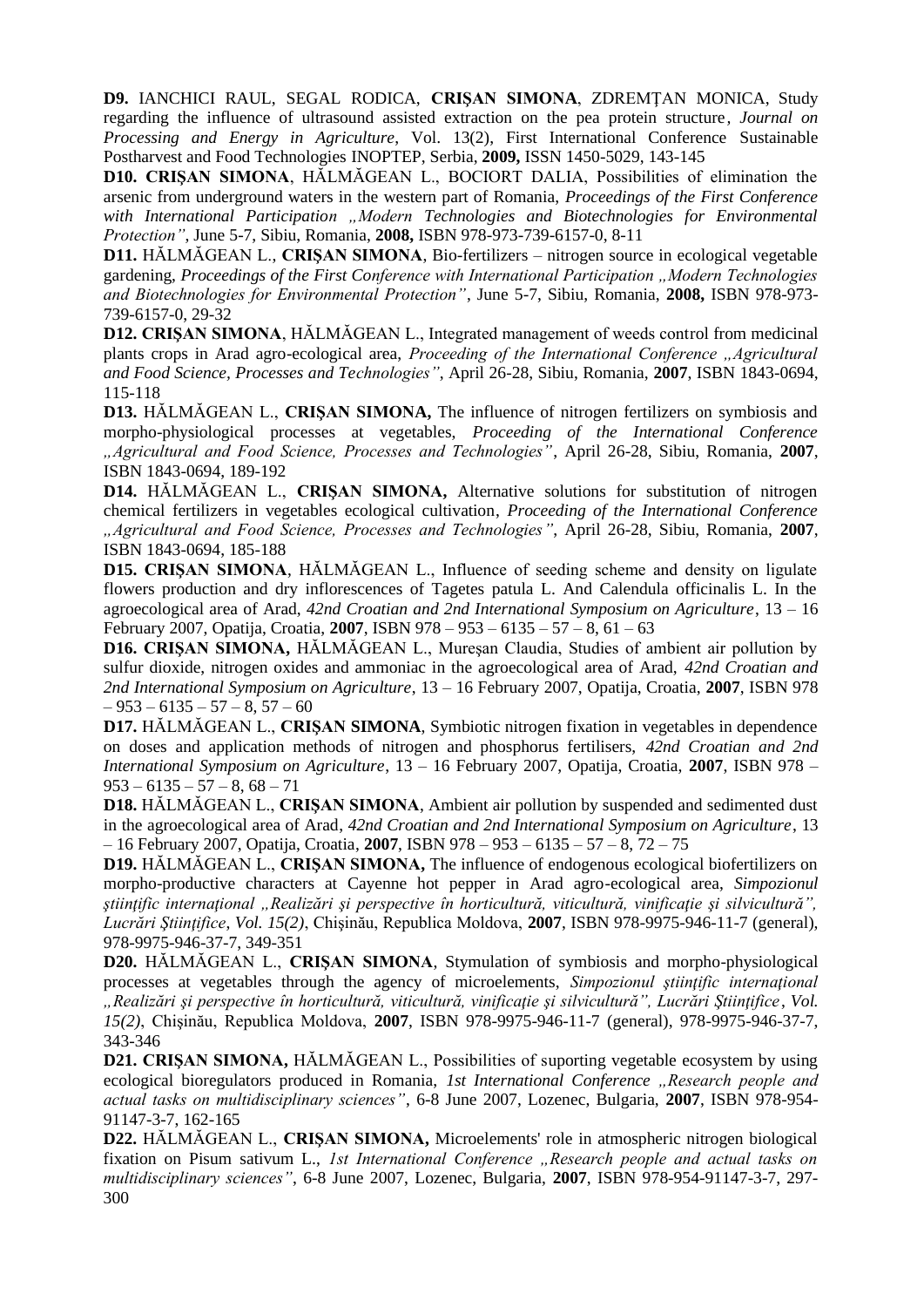**D23.** PALCU S., CAMPEANU GH., HALMAGEAN L., **CRIŞAN SIMONA**, The influence of chemical fertilizers with microelements over the morpho-psysiological and production characteristics for vegetables; *41st Croatian & 1st International Symposium on Agriculture*, 13th-17th February **2006**, Opatija-Croatia, Section 02, Organic Agriculture; ISBN 953-6331-39-X; 133-134

**D24. SIMONA PERȚA-CRIȘAN**, IONEL POPESCU-MITROI, CLAUDIU URSACHI, SIMONA GAVRILAȘ, ANCA MIHAELA DICU, FLORENTINA-DANIELA MUNTEANU, Valorisation Of Waste Grounded Coffee**,** *International Symposium Research and Education in Innovation Era*, 8 th Edition, Arad, **2019**, oral presentation

**D25. SIMONA PERȚA-CRIȘAN**, FLORENTINA-DANIELA MUNTEANU**,** Sensory Analysis Of Some Traditional Cheeses Obtained From Sheep's Milk, *International Symposium Research and Education in Innovation Era*, 8 th Edition, Arad, **2019**, poster

**D26.** ANCA DICU, CLAUDIU URSACHI, **SIMONA PERTA-CRISAN,** Antiradical activity evaluation of aqueos and alcoholic extracts from *Urtica dioica*, *International Symposium Research and Education in Innovation Era*, 7 th Edition, Arad, **2018**, poster

**D27.** URSACHI CLAUDIU, DICU ANCA, MUREȘAN CLAUDIA, **PERȚA CRIȘAN SIMONA**, Nutritional evaluation of the students menus served at the Aurel Vlaicu University canteen, *International Symposium "Research and Education in Innovation Era"*, 6-th Edition, Arad, **2016**, poster

**D28.** Anca Mihaela DICU, **Simona PERTA CRISAN**, Spectral characterisation and determination of total antioxidant capacity of Burdock extracts using chemiluminescence technique, *International Symposium Research and Education in Innovation Era*, 5th Edition, Arad, **2014**, oral presentation

**D29.** DICU Anca, **PERŢA-CRIŞAN Simona**, MURESAN Claudia, URSACHI Claudiu, Testing the antioxidant effect of some plant extracts on lipids**,** *International Symposium Research and Education in Innovation Era*, 4th Edition, Arad, **2012,** poster

### **E. Brevete obţinute în întreaga activitate**

**E1. Procedeu de obţinere a unui preparat gemoterapic pe bază de Momordica charantia pentru tratamentul diabetului non-insulino-dependent**, Iosif Ianculov, Botău Dorica, Ciulcă Sorin, Palicica Radu-Dimitrie, Hălmăgean Lucian, CRISAN SIMONA, Lazăr Alexandru, Brevet de inventie nr. 125280 din 29.10.2010, invenţie premiată şi medaliată cu:

 *Diplomă de Excelenţă* şi *Medalia de Aur* la Salonul Internaţional al Cercetării, Inovării şi Inventicii PROINVENT, Cluj-Napoca - Romania, martie 2009

*Diplomă* și *Medalia de Aur* la Expoziția Internațională a Creativității și Inovării EUROINVENT, Iaşi - Romania, mai 2009

*Medalia de Argint* la British Invention Award, Londra - Marea Britanie, octombrie 2009

 *Medalia de Aur* la Expoziţia Internaţională de Invenţii, Cercetare Ştiinţifică şi Tehnologii Noi INVENTIKA, Bucureşti - Romania, octombrie 2009

 *Diplomă* şi *Medalia de Aur* la Salon International des Inventions, Geneva - Elvetia, aprilie 2010

 *Diplomă de Excelenţă* acordată de ANCS şi Ministerul Educaţiei, Cercetării, Tineretului şi Sportului, pentru reprezentarea cu succes a României la Salonul Internațional de Invenții de la Geneva, Bucureşti – Romania, iunie 2010

 *Placheta AGRO ARCA* la 3rd INTERNATIONAL FAIR ON INNOVATION, NEW IDEAS, PRODUCTS AND TECHNOLOGIES IN AGRICULTURE AND FOOD INDUSTRY - AGRO ARCA, Slatina - Croatia, mai 2010

 *Diplomă* şi *Medalia de Argint* la 59ème Concours International Brusseles – EUREKA, Salon INNOVA, Bruxelles – Belgia, noiembrie 2010

### **F. Contracte de cercetare în întreaga activitate**

**F1. Biodiversità di specie ad elevato valore FUnzionale e Nutraceutico (BIO.FUN.) -** Programma Operativo FESR Basilicata 2007-2013, Mini progetti per la cooperazione territoriale europea per lo scorcio dell'anno di attuazione 2015 (Attività aggiuntive al Progetto "Agro.Bio."), Consiglio Nazionale delle Ricerche – Istituto di Bioscienze e BioRisorse – Basilicata – Italy (NUTS: ITF52), Universitatea Aurel Vlaicu din Arad – Facultatea de Inginerie Alimentară, Turism și Protecția Mediului, Arad, Romania (NUTS: RO421) – instituție parteneră, Membru în echipă